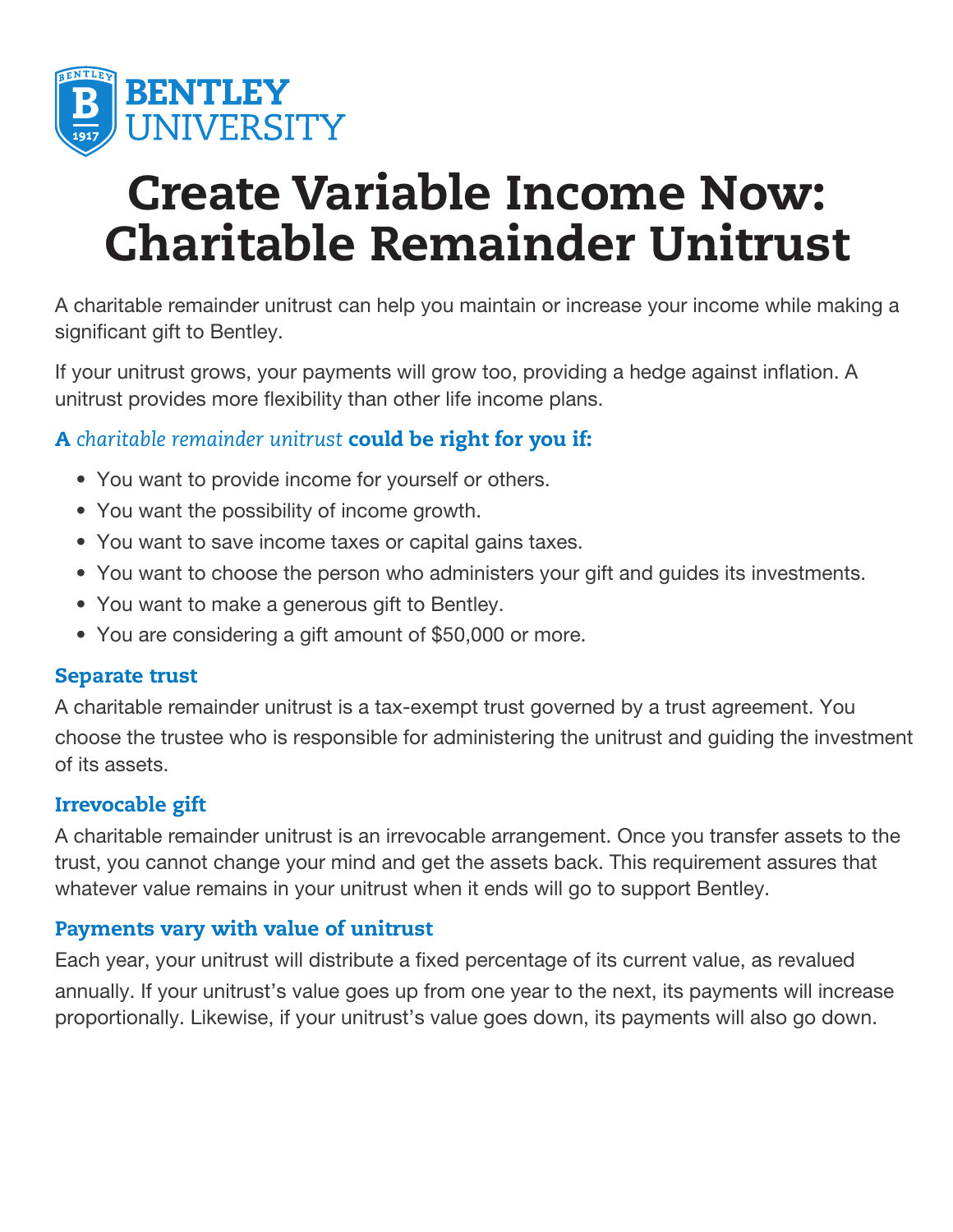#### Remaining assets to Bentley

When your unitrust ends, all of its remaining principal will become available to support Bentley.

# You choose the payment percentage

You choose the percentage of your unitrust's value that it must pay each year to its income beneficiaries. The payment percentage must be at least 5%. It may be to your advantage to choose a relatively low payment percentage so that your unitrust's assets have the best chance to grow. If the value of your unitrust grows, so will its payments. A payment rate of 5% to 6% is typical. Payments are usually made in annual, semiannual, or quarterly installments.

#### Payment flexibility

You can include special payment provisions in your unitrust that make it a good way to give debt-free real estate or other illiquid assets that may take time to sell. In this situation, you can limit your unitrust's payments to its net income or its unitrust percentage, whichever is less. This way, your trustee can take the time necessary to sell your assets at a fair price. If your unitrust's net income is less than its unitrust percentage during this time, then it will distribute its net income only. This "net income" limitation can last for the entire term of your unitrust or just until a specific event occurs, such as the sale of your gift asset.

#### Who can receive payments?

You decide who will get the payments from your unitrust. Usually, this will be you, or you and your spouse. You can, however, select other people to receive the payments. For example, you may wish to provide income for parents, a sibling, or children.

#### How long do payments last?

While most unitrusts last for one or two lives, other terms are possible. A unitrust can last for more than two lives, for a specific length of time of up to 20 years, or for a combination of lives and years.

#### Tax benefits

- Earn an immediate income tax charitable deduction.
- Avoid capital gains tax.
- May reduce estate taxes and probate costs.

You will receive an income tax charitable deduction in the year of your gift. If you cannot use the entire deduction in the year of the gift, you may carry forward your unused deduction for up to five additional years. If you give appreciated securities to fund your unitrust, you will not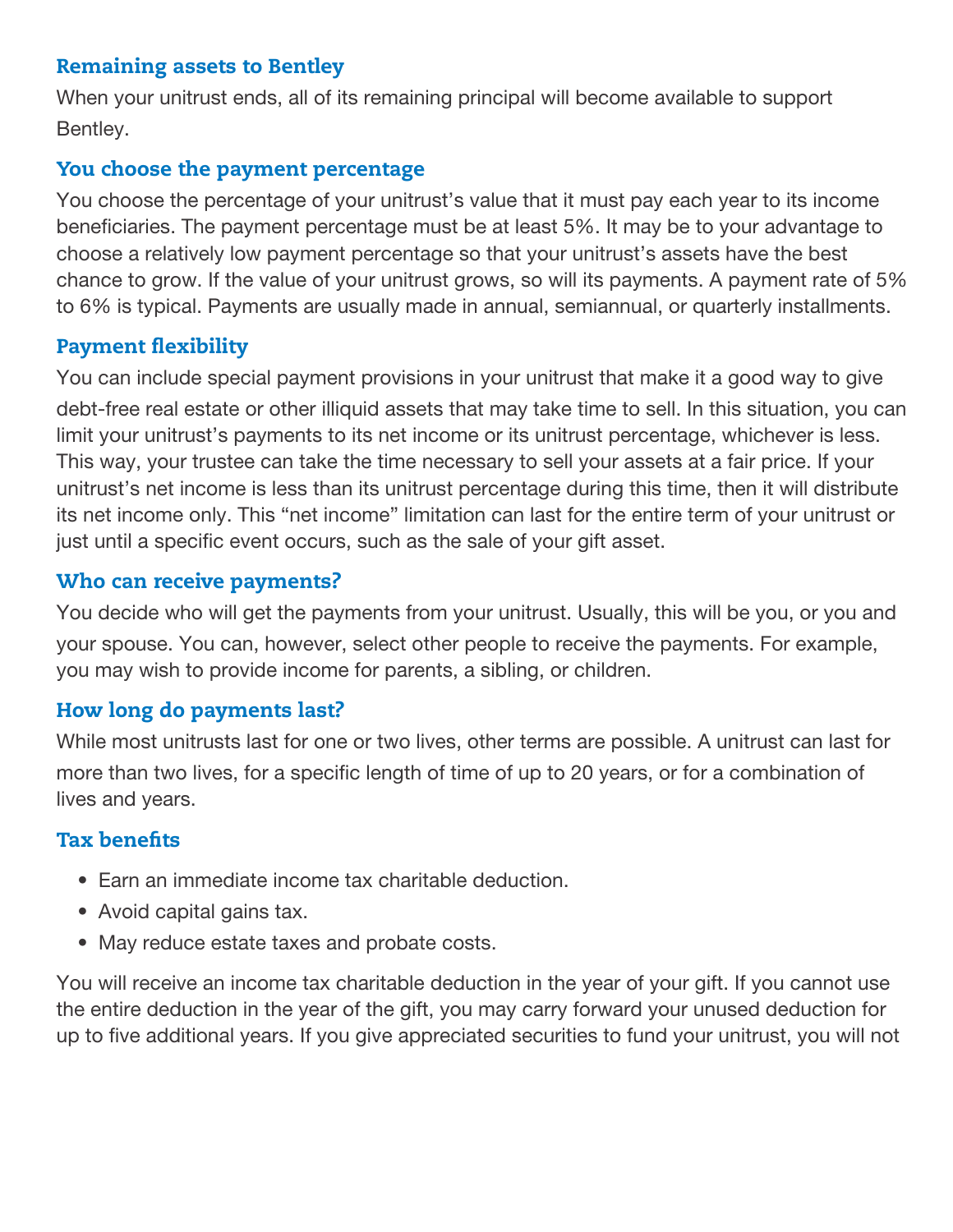pay any capital gains tax when you make your gift.

In addition, because a unitrust is a tax-exempt trust, it will not pay any capital gains tax when it sells these assets. This means that your trustee will be able to reinvest the full value of the assets you donate. By removing the gift assets from your estate, you may also reduce estate taxes if your estate exceeds the then applicable estate tax credit. You may also reduce probate costs when your estate is settled. The amount of these savings will depend on the size of your estate and on estate tax law in force at the time your estate is settled.

# Taxation of payments

The taxation of unitrust payments depends on the trust's past distributions and investment performance. Payments from a unitrust are typically taxed as ordinary income. If the trust is funded with appreciated assets, a portion of the payments could be taxed at lower capital gains tax rates in some years. It is even possible for a portion of the payments to be tax-free in years when there is not enough ordinary income and capital gain income to make the payments.

# Add funds anytime

You can make additional gifts to your unitrust anytime. Additions earn an additional income tax charitable deduction that may save you income taxes if you itemize your deductions. You will also increase future payments without the effort and expense of creating a new unitrust.

#### Assets to consider giving

The following assets make excellent sources for funding your charitable remainder unitrust:

- Cash that you currently have in a savings account, bank CD, money-market fund, or other safe but low-yielding investment.
- Securities, especially highly-appreciated securities.
- It is also possible to create a unitrust using real estate that is debt-free or other illiquid assets that may take time to sell.

# Example

Audrey is 76 years old and her husband John is 75. Many of the stocks in their portfolio have appreciated substantially in value over the many years Audrey and John have owned them. They are enthusiastic about making a major gift to support Bentley, but they also would welcome a way to receive greater income from their investments without paying a big capital gains tax.

After consulting with their advisor, Audrey and John find that a 5% charitable remainder unitrust funded with \$500,000 in assets will meet their needs perfectly. They fund their unitrust with \$400,000 in stocks plus \$100,000 from a money market fund. They paid a total of \$75,000 for the stocks, which currently produce about 2% in dividends each year. Their